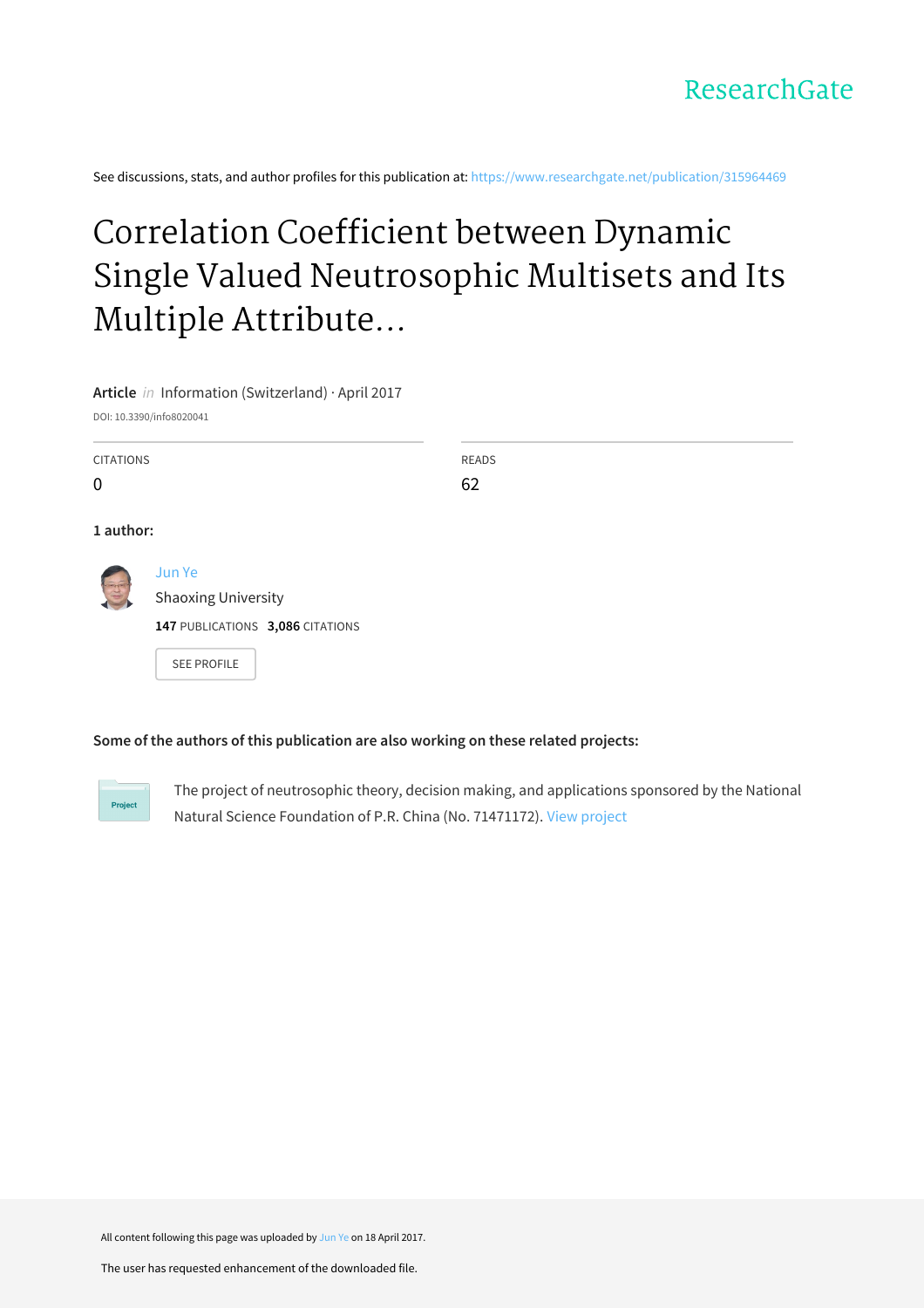

*Article*

## **Correlation Coefficient between Dynamic Single Valued Neutrosophic Multisets and Its Multiple Attribute Decision-Making Method**

#### **Jun Ye**

Department of Electrical and Information Engineering, Shaoxing University, 508 Huancheng West Road, Shaoxing 312000, China; yehjun@aliyun.com; Tel.: +86-575-8832-7323

Academic Editor: Willy Susilo Received: 7 March 2017; Accepted: 5 April 2017; Published: 7 April 2017

**Abstract:** Based on dynamic information collected from different time intervals in some real situations, this paper firstly proposes a dynamic single valued neutrosophic multiset (DSVNM) to express dynamic information and operational relations of DSVNMs. Then, a correlation coefficient between DSVNMs and a weighted correlation coefficient between DSVNMs are presented to measure the correlation degrees between DSVNMs, and their properties are investigated. Based on the weighted correlation coefficient of DSVNMs, a multiple attribute decision-making method is established under a DSVNM environment, in which the evaluation values of alternatives with respect to attributes are collected from different time intervals and are represented by the form of DSVNMs. The ranking order of alternatives is performed through the weighted correlation coefficient between an alternative and the ideal alternative, which is considered by the attribute weights and the time weights, and thus the best one(s) can also be determined. Finally, a practical example shows the application of the proposed method.

**Keywords:** dynamic single valued neutrosophic multiset; correlation coefficient; decision-making

#### **1. Introduction**

The theory of neutrosophic sets presented by Smarandache [\[1\]](#page-8-0) is a powerful technique to handle incomplete, indeterminate and inconsistent information in the real world. As the generalization of a classic set, fuzzy set [\[2\]](#page-8-1), intuitionistic fuzzy set [\[3\]](#page-8-2), and interval-valued intuitionistic fuzzy set [\[4\]](#page-8-3), a neutrosophic set can independently express a truth-membership degree, an indeterminacy-membership degree, and a falsity-membership degree. All the factors described by the neutrosophic set are very suitable for human thinking due to the imperfection of knowledge that humans receive or observe from the external world. For example, consider the given proposition "Movie X would be a hit." In this situation, the human brain certainly cannot generate precise answers in terms of yes or no, because indeterminacy is the sector of unawareness of a proposition's value between truth and falsehood. Obviously, the neutrosophic components are very suitable for the representation of indeterminate and inconsistent information.

A neutrosophic set *A* in a universal set *X* is characterized by a truth-membership function  $\mu_A(x)$ , an indeterminacy-membership function  $\tau_A(x)$  and a falsity-membership function  $\nu_A(x)$ . The functions *µA*(*x*), *τA*(*x*), *νA*(*x*) in *X* are real standard or nonstandard subsets of ]−0, 1<sup>+</sup> [, such that *µA*(*x*): *X* → ] <sup>−</sup>0, 1<sup>+</sup>[,  $\tau_A(x)$ :  $X \to$  ]<sup>-</sup>0, 1<sup>+</sup>[, and  $\nu_A(x)$ :  $X \to$  ]<sup>-</sup>0, 1<sup>+</sup>[. Then, the sum of  $\mu_A(x)$ ,  $\tau_A(x)$  and  $\nu_A(x)$  is no restriction, i.e.,  $-0 \le \sup \mu_A(x) + \sup \tau_A(x) + \sup \nu_A(x) \le 3^+$ . Since the functions  $\mu_A(x)$ ,  $\tau_A(x)$  and  $\nu_A(x)$  are defined in the nonstandard interval ]<sup>-</sup>0, 1<sup>+</sup>[, it is difficult to apply the neutrosophic set to science and engineering fields. So, we can constrain the functions  $\mu_A(x)$ ,  $\tau_A(x)$  and  $\nu_A(x)$  in the real standard interval [0, 1] to easily apply to real situations. Thus, Wang et al. [\[5](#page-8-4)[,6\]](#page-8-5) defined a single

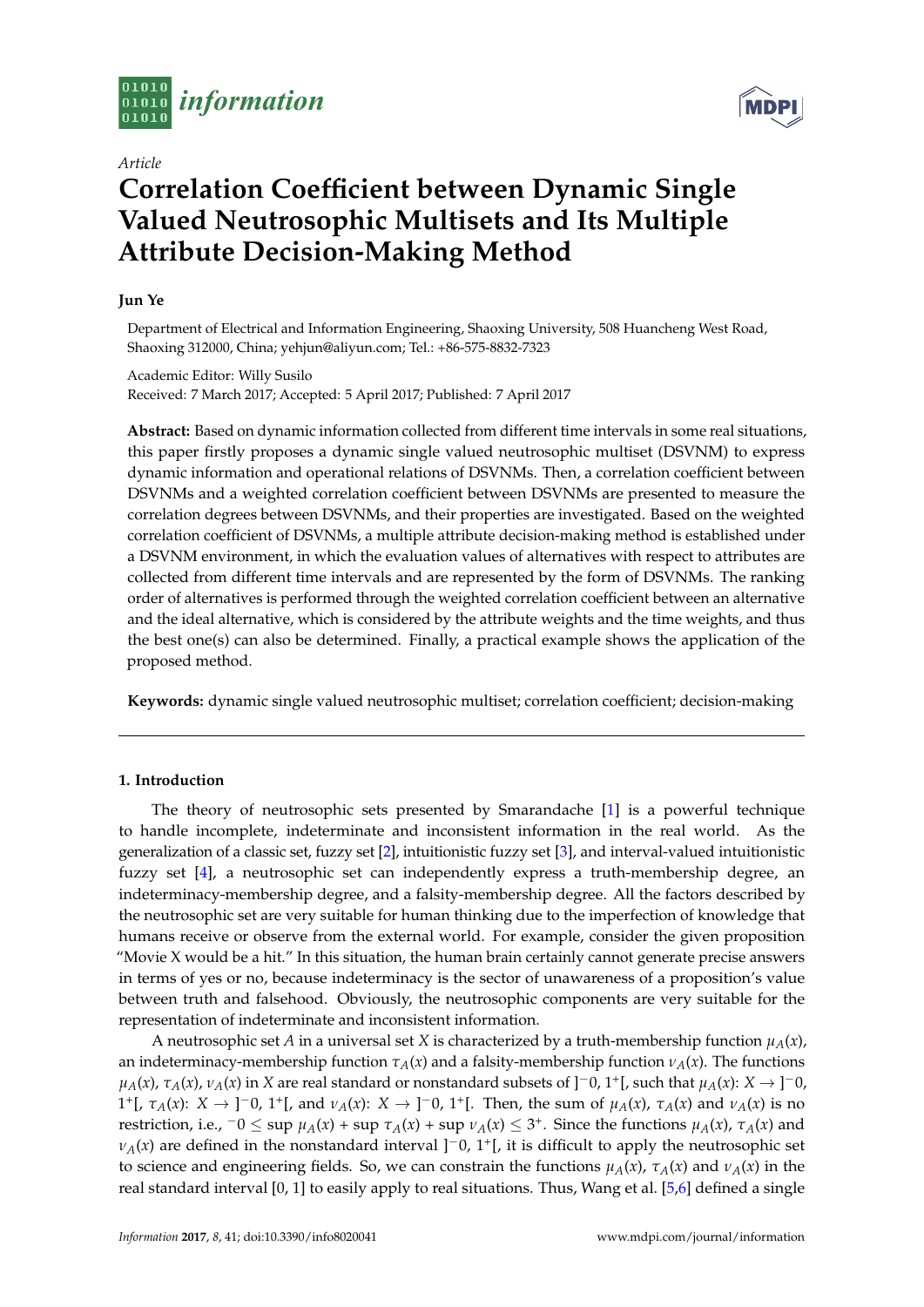valued neutrosophic set (SVNS) and an interval neutrosophic set (INS), which are the subclasses of the neutrosophic set. SVNSs and INSs are more suitable for the representation of indeterminate and inconsistent information in science and engineering applications.

Recently, neutrosophic sets have become research topics in engineering areas, such as decision-making [\[7–](#page-8-6)[17\]](#page-8-7), clustering analysis [\[18](#page-8-8)[,19\]](#page-9-0), and image processing [\[20](#page-9-1)[–22\]](#page-9-2). By means of combining neutrosophic sets with other sets, some extensions of them have been recently developed, such as neutrosophic soft sets [\[23](#page-9-3)[–25\]](#page-9-4), single valued neutrosophic hesitant fuzzy sets [\[26](#page-9-5)[,27\]](#page-9-6), interval neutrosophic hesitant sets [\[28\]](#page-9-7), interval neutrosophic linguistic sets [\[29\]](#page-9-8), single valued neutrosophic linguistic sets [\[30\]](#page-9-9). Moreover, these have been successfully applied in decision-making. Furthermore, multi-valued neutrosophic sets for medical diagnosis [\[31\]](#page-9-10) and decision-making [\[32,](#page-9-11)[33\]](#page-9-12) were proposed under multi-valued neutrosophic environments. Neutrosophic refined sets and bipolar neutrosophic refined sets were also developed for solving medical diagnosis problems [\[34–](#page-9-13)[37\]](#page-9-14). Normal neutrosophic fuzzy numbers were presented to handle multiple attribute decision-making problems with normal neutrosophic fuzzy information [\[38](#page-9-15)[,39\]](#page-9-16).

In general, all of the above studies have significantly advanced in the theory and applications of various neutrosophic sets. However, the aforementioned neutrosophic information is collected all at once, at the same time, which is also called static information. But, as for some complex problems in real situations, such as some complex decision-making problems, moving image processing problems, complex medical diagnosis problems, and personnel dynamic examination, we have to consider these dynamic problems in different time intervals. In these cases, how can we express the dynamic problems? One solution is to express dynamic information collected from different time intervals by dynamic single valued neutrosophic multisets. To do so, the main aims of this paper are: (1) to propose a dynamic single valued neutrosophic multiset (DSVNM) as a better tool for expressing dynamic information of dynamic problems; (2) to develop correlation coefficients between DSVNMs for measuring the correlation degree between two DSVNMs; and (3) to apply the correlation coefficient to multiple attribute decision-making problems with DSVNM information.

The rest of the article is organized as follows. Section [2](#page-2-0) introduces some concepts and basic operations of SVNSs and a correlation coefficient between SVNSs. Section [3](#page-3-0) presents a DSVNM and its basic operational relations. A correlation coefficient between DSVNMs and a weighted correlation coefficient between DSVNMs are proposed and their properties are investigated in Section [4.](#page-4-0) Section [5](#page-6-0) develops a multiple attribute decision-making method using the weighted correlation coefficient of DSVNMs under DSVNM environment. In Section [6,](#page-7-0) a practical example of a decision-making problem concerning investment alternatives is provided to demonstrate the applications of the proposed decision-making method under DSVNM environment. Conclusions and further research are given in Section [7.](#page-7-1)

#### <span id="page-2-0"></span>**2. Some Concepts of SVNSs**

Smarandache [\[1\]](#page-8-0) originally presented the concept of a neutrosophic set from a philosophical point of view. To easily use it in real applications, Wang et al. [\[6\]](#page-8-5) introduced the concept of SVNS as a subclass of the neutrosophic set and gave the following definition.

**Definition 1** [\[6\]](#page-8-5)**.** *Let X be a universal set. A SVNS A in X is characterized by a truth-membership function µA(x), an indeterminacy-membership function τA(x) and a falsity-membership function νA(x). Then, a SVNS A can be denoted by the following form:*

$$
A = \{ \langle x, \mu_A(x), \tau_A(x), \nu_A(x) \rangle | x \in X \}
$$

where  $\mu_A(x)$ ,  $\tau_A(x)$ ,  $\nu_A(x) \in [0, 1]$  for each x in X. Therefore, the sum of  $\mu_A(x)$ ,  $\tau_A(x)$  and  $\nu_A(x)$  satisfies the *condition*  $0 \le \mu_A(x) + \tau_A(x) + \nu_A(x) \le 3$ .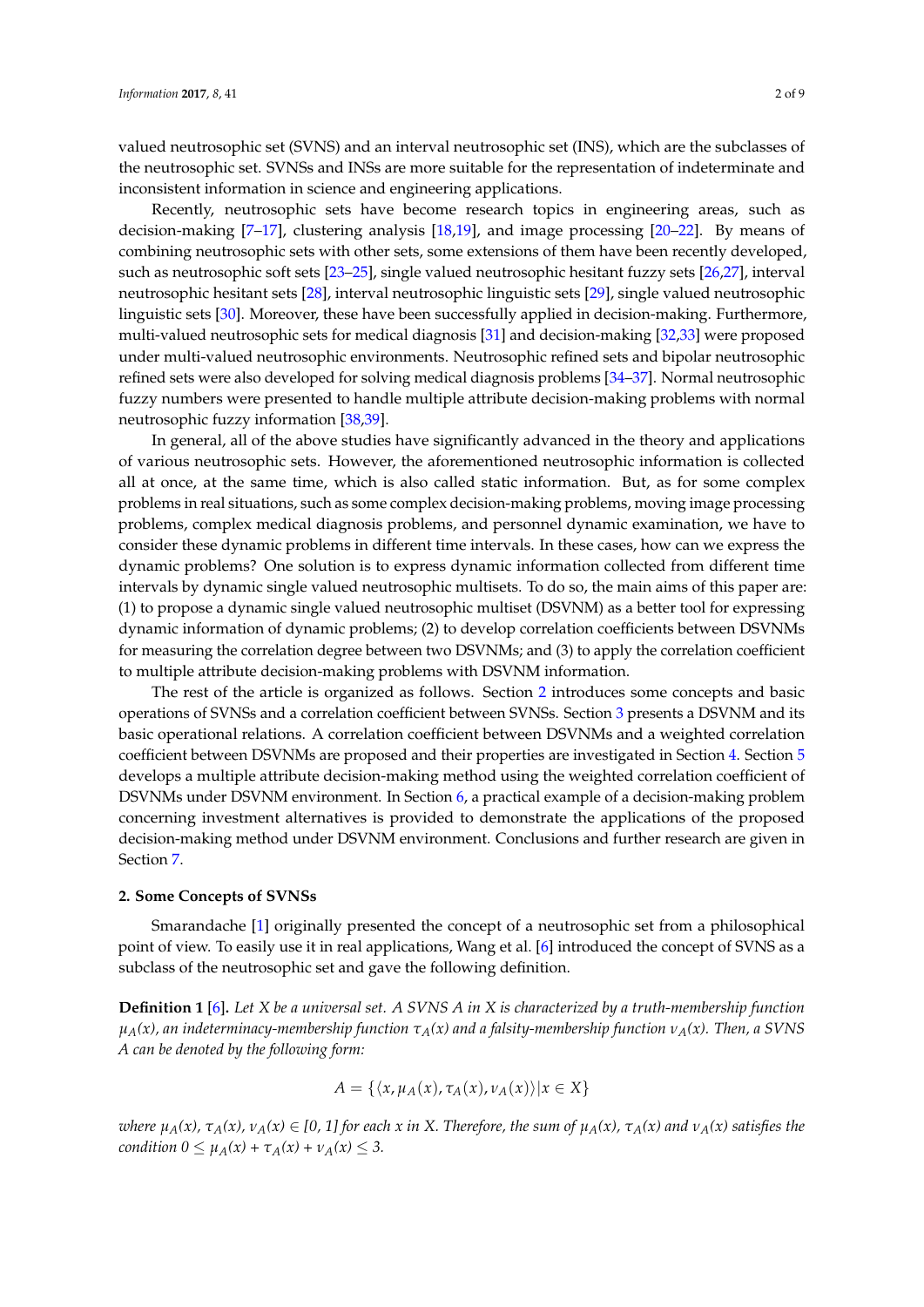For two SVNSs  $A = \{ \langle x, \mu_A(x), \tau_A(x), \nu_A(x) \rangle | x \in X \}$  and  $B = \{ \langle x, \mu_B(x), \tau_B(x), \nu_B(x) \rangle | x \in X \}$ , there are the following relations [\[6\]](#page-8-5):

- $(1)$  Complement:  $A^c = {\{\langle x, v_A(x), 1 \tau_A(x), \mu_A(x)\rangle | x \in X\}};$
- (2) Inclusion:  $A \subseteq B$  if and only if  $\mu_A(x) \leq \mu_B(x)$ ,  $\tau_A(x) \geq \tau_B(x)$ ,  $\nu_A(x) \geq \nu_B(x)$  for any x in X;
- (3) Equality:  $A = B$  if and only if  $A \subseteq B$  and  $B \subseteq A$ ;
- (4) Union:  $A \cup B = \{ \langle x, \mu_A(x) \vee \mu_B(x), \tau_A(x) \wedge \tau_B(x), \nu_A(x) \wedge \nu_B(x) \rangle | x \in X \};$
- (5) Intersection:  $A \cap B = \{ \langle x, \mu_A(x) \land \mu_B(x), \tau_A(x) \lor \tau_B(x), \nu_A(x) \lor \nu_B(x) \rangle | x \in X \};$
- (6) Addition:  $A + B = \{ (x, \mu_A(x) + \mu_B(x) \mu_A(x)\mu_B(x), \tau_A(x)\tau_B(x), \nu_A(x)\nu_B(x)) | x \in X \};$
- (7) Multiplication:

$$
A\times \overline{B} = \{ \langle x, \mu_A(x)\mu_B(x), \tau_A(x) + \tau_B(x) - \tau_A(x)\tau_B(x), \nu_A(x) + \nu_B(x) - \nu_A(x)\nu_B(x) \rangle | x \in X \}.
$$

Then, Ye [\[8\]](#page-8-9) defined a correlation coefficient between *A* and *B* as follows:

$$
R(A,B) = \frac{\sum_{j=1}^{n} \left[ \mu_A(x_j) \mu_B(x_j) + \tau_A(x_j) \tau_B(x_j) + \nu_A(x_j) \nu_B(x_j) \right]}{\sqrt{\sum_{j=1}^{n} \left[ (\mu_A(x_j))^2 + (\tau_A(x_j))^2 + (\nu_A(x_j))^2 \right] \sqrt{\sum_{j=1}^{n} \left[ (\mu_B(x_j))^2 + (\tau_B(x_j))^2 + (\nu_B(x_j))^2 \right]}} (1)
$$

The correlation coefficient between *A* and *B* satisfies the following properties [\[8\]](#page-8-9):

- $(P1)$   $0 \le R(A, B) \le 1;$ (P2)  $R(A, B) = 1$  if  $A = B$ ;
- (P3)  $R(A, B) = R(B, A)$ .

#### <span id="page-3-0"></span>**3. Dynamic Single Valued Neutrosophic Multiset**

This section proposes a dynamic single valued neutrosophic multiset and its operational relations.

**Definition 2.** Let X be a nonempty set with generic elements in X denoted by x, and  $t = \{t_1, t_2,$ . . . *, tq} be a time sequence. A dynamic single valued neutrosophic multiset (DSVNM) A(t) collected from X and t is characterized by a truth-membership time sequence*  $(\mu_A(t_1, x), \mu_A(t_2, x), ..., \mu_A(t_q, x))$ , *an indeterminacy-membership time sequence*  $(\tau_A(t_1, x), \tau_A(t_2, x), ..., \tau_A(t_q, x))$ , and a falsity-membership time sequence  $(v_A(t_1,x), v_A(t_2,x),..., v_A(t_q,x))$  such that  $\mu_A(t_k,x): X \to R$ ,  $\tau_A(t_k,x): X \to R$ ,  $\nu_A(t_k,x): X \to R$ *for*  $t_k \in t$  and  $x \in X$ , where R is the set of all real numbers in the real unit interval [0, 1]. Then, a DSVNM A(t) *is denoted by*:

$$
A(t) = \left\{ \left\langle \begin{array}{c} x, (\mu_A(t_1, x), \mu_A(t_2, x), ..., \mu_A(t_q, x)), \\ (\tau_A(t_1, x), \tau_A(t_2, x), ..., \tau_A(t_q, x)), \\ (\nu_A(t_1, x), \nu_A(t_2, x), ..., \nu_A(t_q, x)) \end{array} \right\rangle | t_k \in t, x \in X \right\}
$$

Obviously, the sum of  $\mu_A(t_k, x)$ ,  $\tau_A(t_k, x)$ ,  $\nu_A(t_k, x) \in [0, 1]$  satisfies the condition  $0 \leq \mu_A(t_k, x) + \tau_A(t_k, x)$ *+*  $\nu_A(t_k, x) \leq 3$  for  $t_k \in t$  and  $x \in X$  and  $k = 1, 2, ..., q$ .

For convenience, a DSVNM *A*(*t*) can be denoted by the following simplified form:

$$
A(t) = \{ \langle x, \mu_A(t_k, x), \tau_A(t_k, x), \nu_A(t_k, x) \rangle | t_k \in t, x \in X \}
$$

For example, a DSVNM in the time sequence  $t = \{t_1, t_2, t_3\}$  and a universal set  $X = \{x_1, x_2\}$  is given as:

*A*(*t*) = {<*x*1, (0.3, 0.2, 0.5), (0.4, 0.3, 0.5), (0.6, 0.8, 0.9)>, <*x*2, (0.4, 0.4, 0.3), (0.1, 0.2, 0.1), (0.3, 0.5, 0.4)>}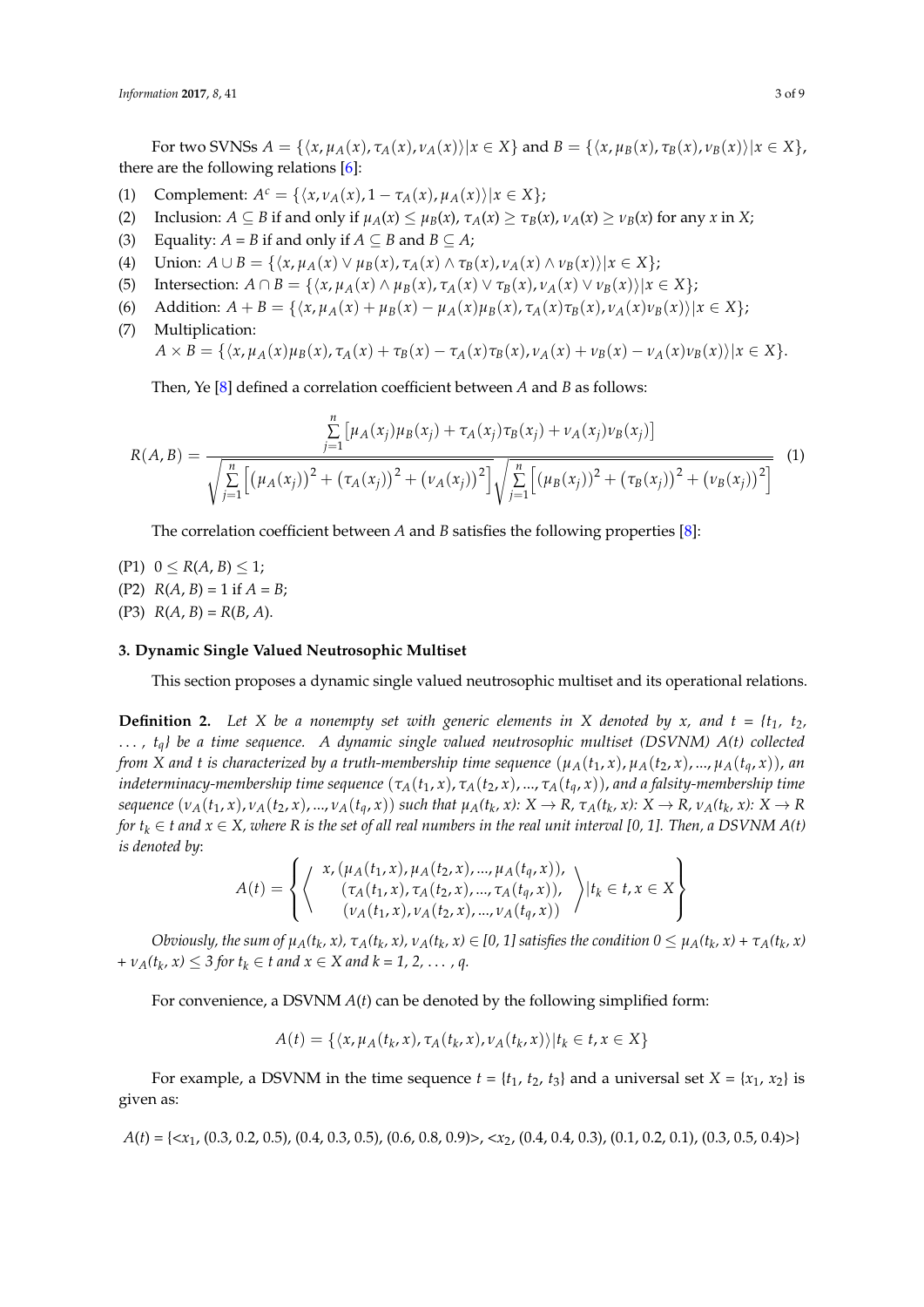**Definition 3.** Let  $A(t) = \{ \langle x, \mu_A(t_k, x), \tau_A(t_k, x), \nu_A(t_k, x) \rangle \mid t_k \in t, x \in X \}$  and  $B(t) = \{ \langle x, \mu_B(t_k, x), \mu_A(t_k, x), \tau_A(t_k, x) \rangle \mid t_k \in t \}$  $\tau_B(t_k,x)$ ,  $v_B(t_k,x)$  |  $t_k \in t$ ,  $x \in X$ } be any two DSVNMs in  $t = \{t_1, t_2, \ldots, t_q\}$  and X. Then, there are the *following relations:*

- (1) Inclusion:  $A(t) \subseteq B(t)$  if and only if  $\mu_A(t_k, x) \leq \mu_B(t_k, x)$ ,  $\tau_A(t_k, x) \geq \tau_B(t_k, x)$ ,  $\nu_A(t_k, x) \geq \nu_B(t_k, x)$  for  $k = 1, 2, ..., q$  and  $x \in X$ ;
- *(2) Equality:*  $A(t) = B(t)$  *if and only if*  $A(t) \subseteq B(t)$  *and*  $B(t) \subseteq A(t)$ *;*
- (3) Complement:  $A^{c}(t) = \{ \langle x, v_{A}(t_{k}, x), (1 \tau_{A}(t_{k}, x)), \mu_{A}(t_{k}, x) \rangle | t_{k} \in t, x \in X \}$ ;
- *(4) Union:*  $A(t)\cup B(t)=\{\langle x,\mu_A(t_k,x)\vee\mu_B(t_k,x),\tau_A(t_k,x)\wedge\tau_B(t_k,x),\nu_A(t_k,x)\wedge\nu_B(t_k,x)\rangle|t_k\in t,x\in X\};$
- *(5) Intersection:*  $A(t) \cap B(t) = \{ \langle x, \mu_A(t_k, x) \land \mu_B(t_k, x), \tau_A(t_k, x) \lor \tau_B(t_k, x), \nu_A(t_k, x) \lor \nu_B(t_k, x) \rangle | t_k \in t, x \in X \}.$

For convenience, we can use  $a(t) = \langle (\mu(t_1, x), \mu(t_2, x), \dots, \mu(t_q, x)), (\tau(t_1, x), \tau(t_2, x), \dots, \tau(t_q, x)),$  $(v(t_1, x), v(t_2, x), \ldots, v(t_a, x))$  to represent a basic element in a DSVNM A(t) and call it a dynamic single *valued neutrosophic multiset element (DSVNME).*

**Definition 4.** Let  $a_1(t) = \langle (\mu_1(t_1, x), \mu_1(t_2, x), \dots, \mu_1(t_a, x)), (\tau_1(t_1, x), \tau_1(t_2, x), \dots, \tau_1(t_a, x)), (\nu_1(t_1, x), \tau_2(t_2, x), \dots, \nu_t(t_a, x)) \rangle$  $v_1(t_2, x), \ldots, v_1(t_q, x)$  and  $a_2(t) = \langle (\mu_2(t_1, x), \mu_2(t_2, x), \ldots, \mu_2(t_q, x)), (\tau_2(t_1, x), \tau_2(t_2, x), \ldots, \tau_2(t_q, x)),$  $(v_2(t_1, x), v_2(t_2, x), \ldots, v_2(t_q, x))$  be two DSVNMEs and  $\lambda \ge 0$ , then the operational rules of DSVNMEs are *defined as follows:*

$$
(u_{1}(t_{1},x)+\mu_{2}(t_{1},x)-\mu_{1}(t_{1},x)\mu_{2}(t_{1},x),
$$
\n
$$
a_{1}(t) \oplus a_{2}(t) = \left\langle \begin{array}{c} \mu_{1}(t_{2},x)+\mu_{2}(t_{2},x)-\mu_{1}(t_{2},x)\mu_{2}(t_{2},x), \\ \dots,\mu_{1}(t_{q},x)+\mu_{2}(t_{q},x)-\mu_{1}(t_{q},x)\mu_{2}(t_{q},x)), \\ (\tau_{1}(t_{1},x)\tau_{2}(t_{1},x),\tau_{1}(t_{2},x)\tau_{2}(t_{2},x),\dots,\tau_{1}(t_{q},x)\tau_{2}(t_{q},x)), \\ (\nu_{1}(t_{1},x)\nu_{2}(t_{1},x),\nu_{1}(t_{2},x)\nu_{2}(t_{2},x),\dots,\nu_{1}(t_{q},x)\nu_{2}(t_{q},x)), \\ (\tau_{1}(t_{1},x)+\tau_{2}(t_{1},x)-\tau_{1}(t_{1},x)\tau_{2}(t_{1},x), \\ (\tau_{1}(t_{1},x)+\tau_{2}(t_{1},x)-\tau_{1}(t_{2},x)\tau_{2}(t_{2},x),\dots,\nu_{1}(t_{q},x)) , \\ (\tau_{1}(t_{2},x)+\tau_{2}(t_{2},x)-\tau_{1}(t_{2},x)\tau_{2}(t_{2},x), \\ \dots,\tau_{1}(t_{q},x)+\tau_{2}(t_{q},x)-\tau_{1}(t_{q},x)\tau_{2}(t_{q},x)), \\ (\nu_{1}(t_{1},x)+\nu_{2}(t_{1},x)-\nu_{1}(t_{1},x)\nu_{2}(t_{1},x), \\ (\nu_{1}(t_{1},x)+\nu_{2}(t_{1},x)-\nu_{1}(t_{2},x)\nu_{2}(t_{2},x), \\ \dots,\nu_{1}(t_{q},x)+\nu_{2}(t_{q},x)-\nu_{1}(t_{q},x)\nu_{2}(t_{q},x)) \end{array} \right\rangle
$$
\n
$$
\lambda a_{1}(t) = \left\langle \begin{array}{c} (1-(1-\mu_{1}(t_{1},x))^{\lambda}, 1-(1-\mu_{1}(t_{2},x))^{\lambda},\dots, 1-(1-\mu_{1}(t_{q},x))^{\lambda}, \\ (\tau_{1}^{\lambda}(t_{1},x),\tau_{1}^{\lambda}(t_{2},x),\dots,\tau_{1}
$$

#### <span id="page-4-0"></span>**4. Correlation Coefficient of DSVNMs**

Correlation coefficients are usually used in science and engineering applications. They play an important role in decision-making, pattern recognition, clustering analysis, and so on. In regards to this, this section proposes a correlation coefficient of DSVNMs and a weighted correlation coefficient of DSVNMs.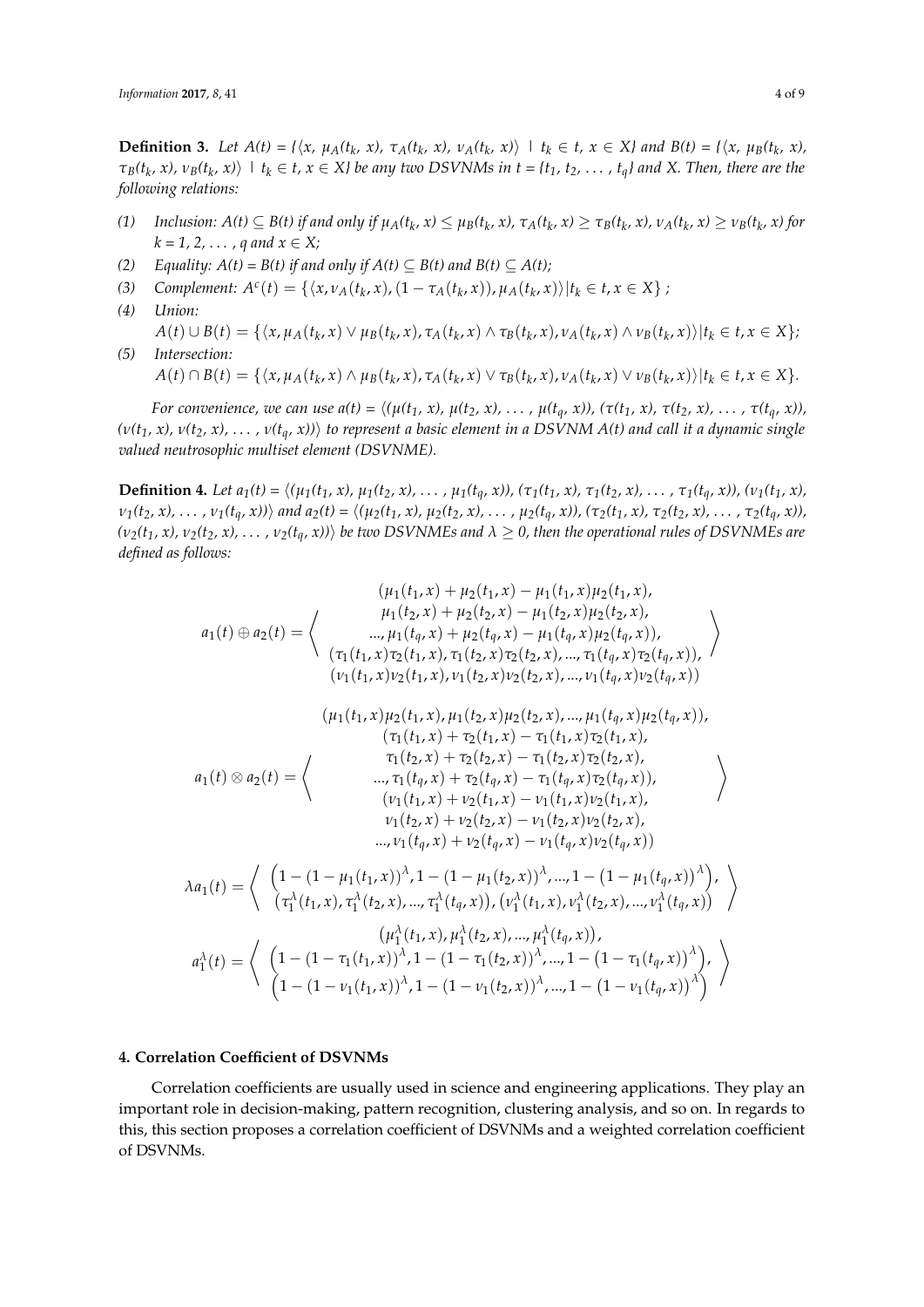Based on DSVNMs constructed by dynamic truth-membership degrees, dynamic indeterminacymembership degrees, and dynamic falsity-membership degrees corresponding to  $t = \{t_1, t_2, \ldots, t_q\}$ , we can give the following definition of a correlation coefficient between DSVNMs.

**Definition 5.** Let  $A(t) = \{ \langle x, \mu_A(t_k, x), \tau_A(t_k, x), \nu_A(t_k, x) \rangle \mid t_k \in t, x \in X \}$  and  $B(t) = \{ \langle x, \mu_B(t_k, x), \tau_B(t_k, x), \tau_B(t_k, x) \rangle \mid t_k \in t, x \in X \}$  $v_B(t_k, x)$  |  $t_k \in t$ ,  $x \in X$ } be any two DSVNMs in  $t = \{t_1, t_2, \ldots, t_q\}$  and  $X = (x_1, x_2, \ldots, x_n)$ . Then, *a correlation coefficient between A(t) and B(t) is defined as:*

$$
\rho(A(t), B(t)) = \frac{\sum_{j=1}^{n} [\mu_{A}(t_{k}, x_{j})\mu_{B}(t_{k}, x_{j}) + \tau_{A}(t_{k}, x_{j})\tau_{B}(t_{k}, x_{j}) + \nu_{A}(t_{k}, x_{j})\nu_{B}(t_{k}, x_{j})]}{\sqrt{\sum_{j=1}^{n} [(\mu_{A}(t_{k}, x_{j}))^{2} + (\tau_{A}(t_{k}, x_{j}))^{2} + (\nu_{A}(t_{k}, x_{j}))^{2}]}\sqrt{\sum_{j=1}^{n} [(\mu_{B}(t_{k}, x_{j}))^{2} + (\tau_{B}(t_{k}, x_{j}))^{2} + (\nu_{B}(t_{k}, x_{j}))^{2}]}}
$$
\n(2)

**Theorem 1.** *The correlation coefficient between A and B satisfies the following properties:*

- *(P1)*  $0 \le \rho(A(t), B(t)) \le 1$ ;
- $(P2)$   $\rho(A(t), B(t)) = 1$  if  $A(t) = B(t);$
- *(P3)*  $ρ(A(t), B(t)) = ρ(B(t), A(t)).$
- **Proof.** (P1) The inequality  $\rho(A(t), B(t)) \ge 0$  is obvious. Then, let us prove  $\rho(A(t), B(t)) \le 1$ . According to the Cauchy–Schwarz inequality:

$$
(x_1y_1 + x_2y_2 + \cdots + x_ny_n)^2 \leq (x_1^2 + x_2^2 + \cdots + x_n^2) \cdot (y_1^2 + y_2^2 + \cdots + y_n^2)
$$

where  $(x_1, x_2, \ldots, x_n) \in R^n$  and  $(y_1, y_2, \ldots, y_n) \in R^n$ . Then, we can obtain the following inequality:

$$
(x_1y_1 + x_2y_2 + \cdots + x_ny_n) \leq \sqrt{(x_1^2 + x_2^2 + \cdots + x_n^2)} \cdot \sqrt{(y_1^2 + y_2^2 + \cdots + y_n^2)}
$$

According to the above inequality, there is the following inequality:

$$
\frac{\sum\limits_{j=1}^{n} \mu_{A}(t_{k},x_{j}) \sum\limits_{j=1}^{n} \mu_{B}(t_{k},x_{j}) + \sum\limits_{j=1}^{n} \tau_{A}(t_{k},x_{j}) \sum\limits_{j=1}^{n} \tau_{B}(t_{k},x_{j}) + \sum\limits_{j=1}^{n} \nu_{A}(t_{k},x_{j}) \sum\limits_{j=1}^{n} \nu_{B}(t_{k},x_{j}) \leq \sqrt{\sum\limits_{j=1}^{n} (\mu_{A}(t_{k},x_{j}))^{2} + \sum\limits_{j=1}^{n} (\tau_{A}(t_{k},x_{j}))^{2} + \sum\limits_{j=1}^{n} (\nu_{A}(t_{k},x_{j}))^{2} + \sum\limits_{j=1}^{n} (\mu_{B}(t_{k},x_{j}))^{2} + \sum\limits_{j=1}^{n} (\tau_{B}(t_{k},x_{j}))^{2} + \sum\limits_{j=1}^{n} (\nu_{B}(t_{k},x_{j}))^{2}
$$

Hence, there is:

$$
\sum_{j=1}^{n} \left[ \mu_A(t_k, x_j) \mu_B(t_k, x_j) + \tau_A(t_k, x_j) \tau_B(t_k, x_j) + \nu_A(t_k, x_j) \nu_B(t_k, x_j) \right] \le
$$
\n
$$
\sqrt{\sum_{j=1}^{n} \left[ \left( \mu_A(t_k, x_j) \right)^2 + \left( \tau_A(t_k, x_j) \right)^2 + \left( \nu_A(t_k, x_j) \right)^2 \right]} \sqrt{\sum_{j=1}^{n} \left[ \left( \mu_B(t_k, x_j) \right)^2 + \left( \tau_B(t_k, x_j) \right)^2 + \left( \nu_B(t_k, x_j) \right)^2 \right]}
$$

From Equation (2), we have  $\rho(A(t), B(t)) \leq 1$ . Thus,  $0 \leq \rho(A(t), B(t)) \leq 1$ .

 $(P2) A(t) = B(t) \Rightarrow \mu_A(t_k, x_j) = \mu_B(t_k, x_j), \tau_A(t_k, x_j) = \tau_B(t_k, x_j),$  and  $\nu_A(t_k, x_j) = \nu_B(t_k, x_j)$  for  $t_k \in t$  and  $x_j \in X \Rightarrow \rho(A(t), B(t)) = 1$ .

(P3) It is straightforward.  $\square$ 

In practical applications, we should consider different weights for each element *x<sup>j</sup>* (*j* = 1, 2, . . . , *n*) in *X* and each time  $t_k$  ( $k = 1, 2, ..., q$ ) in  $t$ . Then, let  $w = (w_1, w_2, ..., w_n)$ <sup>T</sup> be the weighting vector of  $x_j$   $(j = 1, 2, ..., n)$  with  $w_j \ge 0$  and  $\sum_{j=1}^n w_j = 1$  and  $\omega(t) = (\omega(t_1), \omega(t_2), ..., \omega(t_q))^T$  be the weighting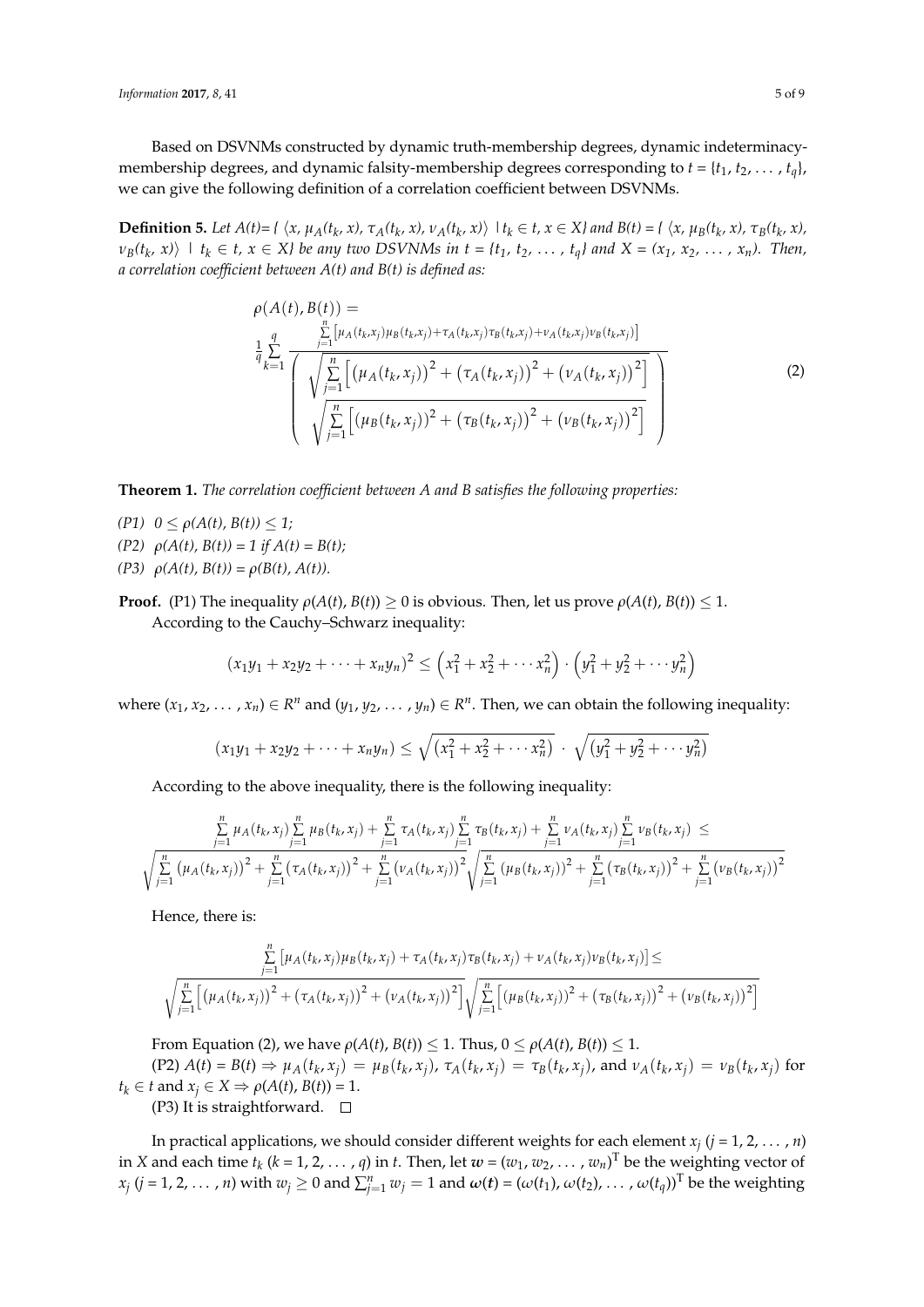vector of  $t_k$  ( $k = 1, 2, ..., q$ ) with  $\omega(t_k) \ge 0$  and  $\sum_{k=1}^q \omega(t_k) = 1$ . Hence, we further extend the correlation coefficient of Equation (2) to the following weighted correlation coefficient:

$$
\rho_{w}(A(t), B(t)) = \sum_{k=1}^{n} w_{j} \left[ \mu_{A}(t_{k}, x_{j}) \mu_{B}(t_{k}, x_{j}) + \tau_{A}(t_{k}, x_{j}) \tau_{B}(t_{k}, x_{j}) + \nu_{A}(t_{k}, x_{j}) \nu_{B}(t_{k}, x_{j}) \right] \left( \sqrt{\sum_{j=1}^{n} w_{j} \left[ \left( \mu_{A}(t_{k}, x_{j}) \right)^{2} + \left( \tau_{A}(t_{k}, x_{j}) \right)^{2} + \left( \nu_{A}(t_{k}, x_{j}) \right)^{2} \right]} \sqrt{\sum_{j=1}^{n} w_{j} \left[ \left( \mu_{B}(t_{k}, x_{j}) \right)^{2} + \left( \tau_{B}(t_{k}, x_{j}) \right)^{2} + \left( \nu_{B}(t_{k}, x_{j}) \right)^{2} \right]} \right)
$$
\n(3)

*when*  $w_j = 1/n$  *(* $j = 1, 2, ..., n$ *) and*  $\omega(t_k) = 1/q$  *(* $k = 1, 2, ..., q$ *), Equation (3) reduces to Equation (2).* 

**Theorem 2.** *The correlation coefficient ρw(A(t), B(t)) also satisfies the following three properties:*

- $(P1)$   $0 \leq \rho_w(A(t), B(t)) \leq 1;$
- $(P2)$   $\rho_w(A(t), B(t)) = 1$  if  $A(t) = B(t);$
- $(P3)$   $\rho_w(A(t), B(t)) = \rho_w(B(t), A(t)).$

*By the previous similar proof method in Theorem 1, we can prove the properties (P1)–(P3) (omitted).*

#### <span id="page-6-0"></span>**5. Correlation Coefficient for Multiple Attribute Decision-Making**

In this section, we apply the weighted correlation coefficient of DSVNMs to multiple attribute decision-making problems with DSVNM information.

For a multiple attribute decision-making problem with DSVNM information, let  $G = \{g_1, g_2, \dots, g_m\}$ be a discrete set of alternatives,  $X = \{x_1, x_2, ..., x_n\}$  be a set of attributes, and  $t = \{t_1, t_2, ..., t_q\}$  be a time sequence. If the decision makers provide an evaluation value for the alternative  $g_i$  ( $i = 1, 2, ..., m$ ) regarding the attribute  $x_j$  ( $j = 1, 2, ..., n$ ) at a time  $t_k$  ( $k = 1, 2, ..., q$ ), the evaluation value can be represented by the form of a DSVNME  $d_{ij}(t) = \langle (\mu_i(t_1, x_j), \mu_i(t_2, x_j), \dots, \mu_i(t_q, x_j)), (\tau_i(t_1, x_j), \tau_i(t_2, x_j), \dots, \tau_i(t_q, x_j)),$  $(v_i(t_1, x_j), v_i(t_2, x_j), \ldots, v_i(t_q, x_j))$   $\rangle$   $(j = 1, 2, \ldots, n; i = 1, 2, \ldots, m)$ . Therefore, we can elicit a DSVNM decision matrix  $D(t) = (d_{ij}(t))_{m \times n}$ , where  $d_{ij}(t)$  ( $i = 1, 2, ..., m; j = 1, 2, ..., n$ ) is in a DSVNME form.

In multiple attribute decision-making problems, the ideal alternative is used to help the identification of the best alternative in the decision set. Therefore, we define each ideal DSVNME  $d_j^*(t) = \langle (\mu^*(t_1, x_j), \mu^*(t_2, x_j), \dots, \mu^*(t_q, x_j)), (\tau^*(t_1, x_j), \tau^*(t_2, x_j), \dots, \tau^*(t_q, x_j)), (\nu^*(t_1, x_j), \nu^*(t_2, x_j), \dots, \mu^*(t_q, x_j)) \rangle$  $\nu^*(t_q,x_j)\rangle\rangle=\langle (1,1,\ldots,1),(0,0,\ldots,0),(0,0,\ldots,0)\rangle$   $(j=1,2,...,n)$  in the ideal solution (ideal alternative)  $g^*(t) = \left\{ \left\langle x_j, d_j^*(t) \right\rangle | t_k \in t, x_j \in X \right\}$  (k = 1, 2, . . . , q; *j* = 1, 2, . . . , *n*).

Assume that the weighting vector of attributes for the different importance of each attribute  $x_j$  ( $j = 1, 2, ..., n$ ) is given by  $w = (w_1, w_2, ..., w_n)^T$  with  $w_j \ge 0$ ,  $\sum_{j=1}^n w_j = 1$  and the time weighting vector for the different importance of each time  $t_k$  ( $k = 1, 2, ..., q$ ) is given by  $\omega(t) = (\omega(t_1), \omega(t_2), ...,$  $\omega(t_q)$ <sup>T</sup> with  $\omega(t_k) \geq 0$  and  $\sum_{k=1}^q \omega(t_k) = 1$ .

Then, we utilize the weighted correlation coefficient for multiple attribute decision-making problems with DSVNM information.

The weighted correlation coefficient between an alternative  $g_i(t)$  ( $i = 1, 2, ..., m$ ) and the ideal solution  $g^*(t)$  is calculated by use of the following formula:

$$
\rho_w(g_i(t), g^*(t)) = \sum_{k=1}^q \omega(t_k) \frac{\sum_{j=1}^n w_j [\mu_i(t_k, x_j)]}{\sqrt{\sum_{j=1}^n w_j [(\mu_i(t_k, x_j))^2 + (\tau_i(t_k, x_j))^2 + (\nu_i(t_k, x_j))^2]}}
$$
(4)

The bigger the value of  $\rho_w(g_i(t), g^*(t))$ , the better the alternative  $g_i$ . Then, we rank the alternatives and select the best one(s) according to the values of weighted correlation coefficients.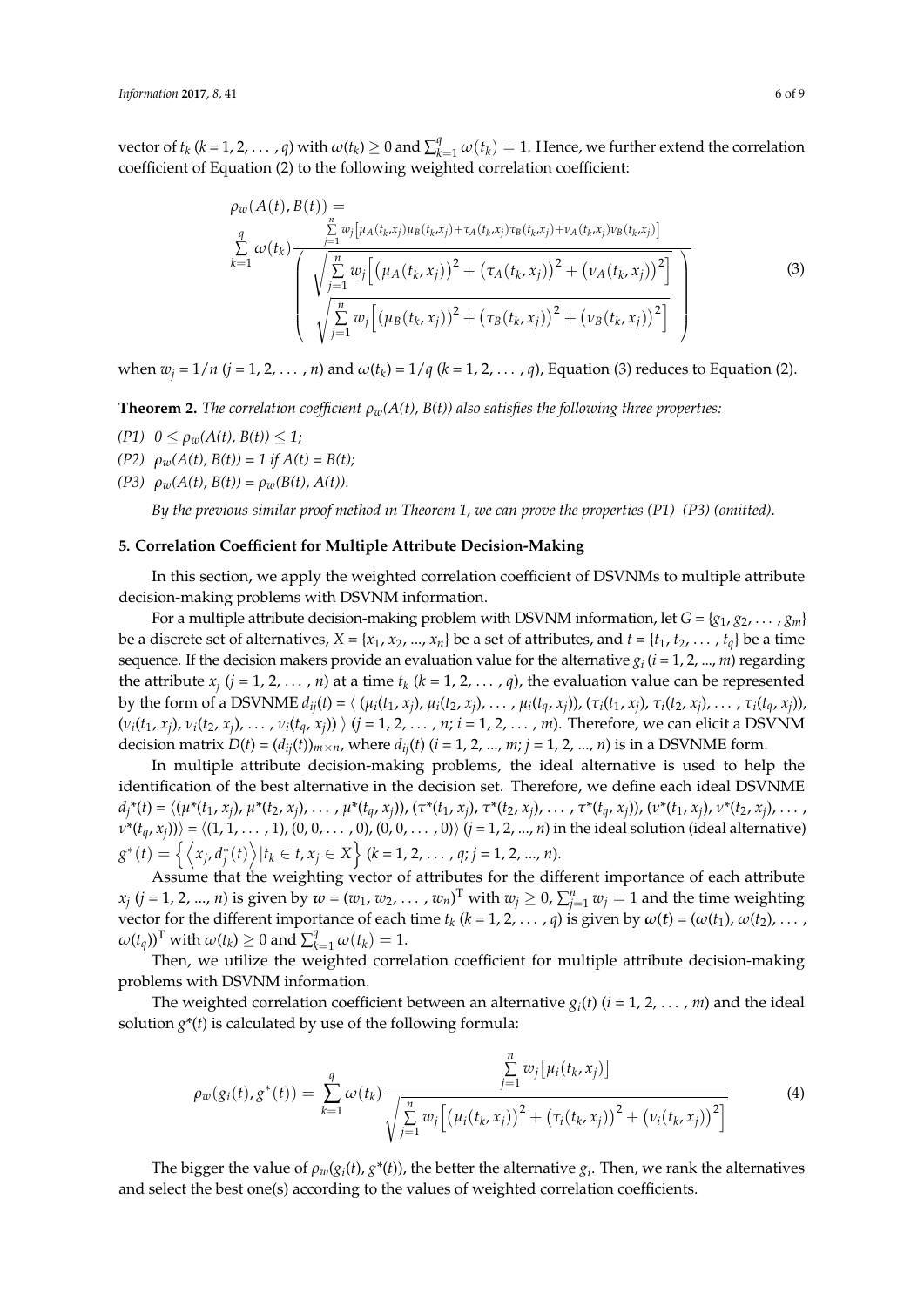#### <span id="page-7-0"></span>**6. Practical Example**  $\mathbf{d}$  $\mathcal{L}$ problem added  $\mathbf{F}$  is used to demonstrate the applications of the proposed the proposed the proposed the proposed the proposed to the proposed the proposed to the proposed the proposed to the proposed to the proposed  $\mathbf{d}$

A practical example about investment alternatives for a multiple attribute decision-making problem adapted from Ye [\[8\]](#page-8-9) is used to demonstrate the applications of the proposed decision-making method under a DSVNM environment. There is an investment company, which wants to invest a sum of money in the best option. There is a panel with four possible alternatives to invest the money: (1)  $g_1$  is a car company; (2)  $g_2$  is a food company; (3)  $g_3$  is a computer company; (4)  $g_4$  is an arms company. The investment company must take a decision according to the three attributes: (1)  $x_1$  is the risk factor; (2)  $x_2$  is the growth factor; (3)  $x_3$  is the environmental factor. Let us consider the evaluations of the alternatives on the attributes given by decision makers or experts in the time sequence  $t = \{t_1, t_2, t_3\}$ . Assume that the weighting vector of the attributes is given by  $w = (0.35, 0.25, 0.25)$ 0.40)<sup>T</sup> and the weighting vector of times is given by  $\omega(t) = (0.25, 0.35, 0.40)^T$ . The four possible alternatives of  $g_i$  ( $i$  = 1, 2, 3, 4) regarding the three attributes of  $x_j$  ( $j$  = 1, 2, 3) are evaluated by decision makers, and then the evaluation values are represented by using DSVNMEs, which are given as the makers, and then the evaluation values are represented by using DSVNMEs, which are given as the following DSVNM decision matrix *D*(*t*): *D* times the matrix  $D(t)$ :  $\mathbf{v}$  $(0.6,0.7)$ ,  $(0.4,0.5)$ ,  $(0.4,0.7)$ ,  $(0.3,0.7)$ *cision matrix l*  $\mathbf{r}$  $(0.4,0.5)$  and the differential strategy  $(0.5,0.7)$ ,  $(0.3,0.3)$  $\int$ , atrix  $D(t)$ ;  $\mathbf{a}$ 

$$
D(t) = \begin{bmatrix} \langle (0.4, 0.5, 0.3), (0.1, 0.2, 0.3), (0.3, 0.2, 0.3) \rangle \\ \langle (0.6, 0.4, 0.5), (0.1, 0.1, 0.2), (0.1, 0.2, 0.3) \rangle \\ \langle (0.4, 0.2, 0.3), (0.2, 0.1, 0.2), (0.2, 0.3, 0.3) \rangle \\ \langle (0.7, 0.6, 0.8), (0.1, 0.0, 0.0), (0.1, 0.1, 0.1) \rangle \\ \langle (0.4, 0.5, 0.3), (0.1, 0.2, 0.2), (0.2, 0.3, 0.3) \rangle \\ \langle (0.5, 0.6, 0.7), (0.1, 0.1, 0.1), (0.1, 0.2, 0.2) \rangle \\ \langle (0.4, 0.5, 0.6), (0.1, 0.2, 0.2), (0.4, 0.2, 0.3) \rangle \\ \langle (0.6, 0.5, 0.7), (0.1, 0.2, 0.1), (0.2, 0.3, 0.2) \rangle \\ \langle (0.5, 0.6, 0.7), (0.2, 0.2, 0.2), (0.4, 0.3, 0.5) \rangle \\ \langle (0.5, 0.6, 0.7), (0.2, 0.1, 0.2), (0.1, 0.2, 0.2) \rangle \\ \langle (0.6, 0.5, 0.6), (0.3, 0.2, 0.3), (0.2, 0.2, 0.3) \rangle \\ \langle (0.4, 0.5, 0.4), (0.3, 0.2, 0.2), (0.2, 0.1, 0.2) \rangle \end{bmatrix}
$$

Then, the developed approach is utilized to give the ranking order of the alternatives and the best one(s). best one(s). best one(s). best one(s).

By applying Equation (4), we can obtain the values of the weighted correlation coefficient between each alternative and the ideal alternative as follows:

 $\rho_w(g_1(t), g^*(t)) = 0.6285$ ,  $\rho_w(g_2(t), g^*(t)) = 0.9122$ ,  $\rho_w(g_3(t), g^*(t)) = 0.7758$  and  $\rho_w(g_4(t), g^*(t)) = 0.9025$ . According to the above values of weighted correlation coefficients, we can give the ranking order [of](#page-8-9) the four alternatives:  $A_2 \succeq A_4 \succeq A_3 \succeq A_1$ , which is in accordance with the one of [8]. Therefore, the alternative  $A_2$  is the best choice.

The example clearly indicates that the proposed decision-making method is simple and effective under the DSVNM environment, based on the weighted correlation coefficient of DSVNMs for dealing with multiple attribute decision-making problems with DSVNM information, since such a decision-making method can represent and handle the dynamic evaluation data given by experts or decision makers at different time intervals, while existing various neutrosophic decision-making methods cannot do this.

#### <span id="page-7-1"></span>**7. Conclusions**

Based on dynamic information collected from different time intervals in some real situations, this paper proposed a DSVNM to express dynamic information and the operational relations of DSVNMs. The DSVNM is a dynamic set encompassing a time sequence, where its truth-membership degrees, indeterminacy-membership degrees, and falsity-membership degrees are represented by time sequences. Therefore, DSVNM has desirable characteristics and advantages of its own for handling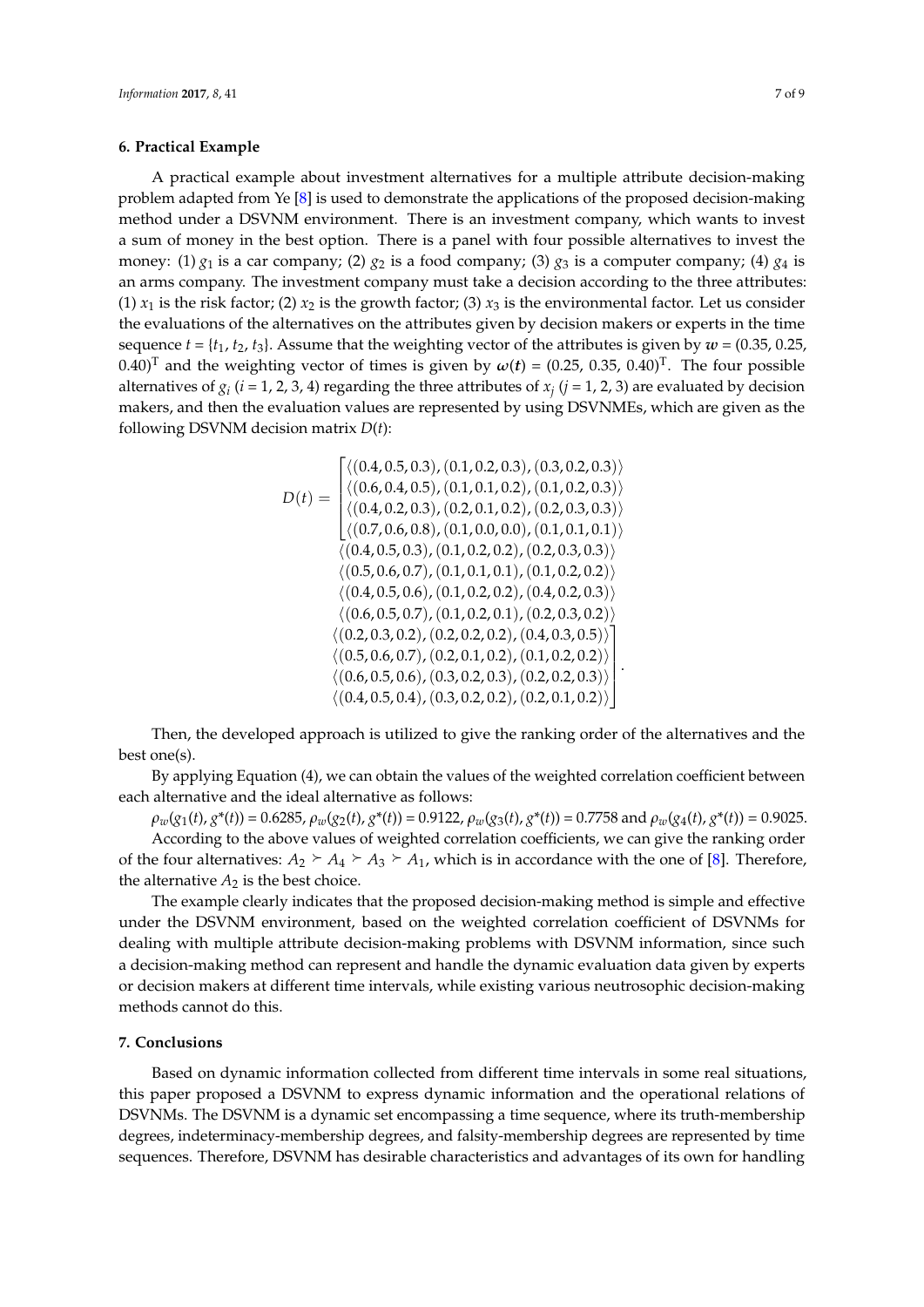dynamic problems according to a time sequence in real applications, whereas existing neutrosophic sets cannot deal with them.

Then, we proposed the correlation coefficient of DSVNMs and weighted correlation coefficient of DSVNMs and investigated their properties. Based on the weighted correlation coefficient of DSVNMs, the multiple attribute decision-making method was proposed under a DSVNM environment, in which the evaluated values of alternatives regarding attributes take the form of DSVNMEs. Through the weighted correlation coefficient between each alternative and the ideal alternative, one can rank alternatives and choose the best one(s). Finally, a practical example about investment alternatives was given to demonstrate the practicality and effectiveness of the developed approach. The proposed method is simple and effective under the DSVNM decision-making environment.

In the future, we shall extend DSVNMs to interval/bipolar neutrosophic sets and develop dynamic interval/bipolar neutrosophic decision-making and medical diagnosis methods in different time intervals.

**Acknowledgments:** This paper was supported by the National Natural Science Foundation of China (No. 71471172).

**Conflicts of Interest:** The author declares no conflict of interest.

#### **References**

- <span id="page-8-0"></span>1. Smarandache, F. *A Unifying Field in Logics: Neutrosophy. Neutrosophic Probability, Set and Logic*; American Research Press: Rehoboth, MA, USA, 1999.
- <span id="page-8-1"></span>2. Zadeh, L.A. Fuzzy Sets. *Inf. Control* **1965**, *8*, 338–353. [\[CrossRef\]](http://dx.doi.org/10.1016/S0019-9958(65)90241-X)
- <span id="page-8-2"></span>3. Atanassov, K. Intuitionistic fuzzy sets. *Fuzzy Sets Syst.* **1986**, *20*, 87–96. [\[CrossRef\]](http://dx.doi.org/10.1016/S0165-0114(86)80034-3)
- <span id="page-8-3"></span>4. Atanassov, K.; Gargov, G. Interval valued intuitionistic fuzzy sets. *Fuzzy Sets Syst.* **1989**, *31*, 343–349. [\[CrossRef\]](http://dx.doi.org/10.1016/0165-0114(89)90205-4)
- <span id="page-8-4"></span>5. Wang, H.; Smarandache, F.; Zhang, Y.Q.; Sunderraman, R. *Interval Neutrosophic Sets and Logic: Theory and Applications in Computing*; Hexis: Phoenix, AZ, USA, 2005.
- <span id="page-8-5"></span>6. Wang, H.; Smarandache, F.; Zhang, Y.Q.; Sunderraman, R. Single valued neutrosophic sets. *Multisp. Multistruct.* **2010**, *4*, 410–413.
- <span id="page-8-6"></span>7. Chi, P.P.; Liu, P.D. An extended TOPSIS method for the multiple attribute decision-making problems based on interval neutrosophic sets. *Neutrosophic Sets Syst.* **2013**, *1*, 63–70.
- <span id="page-8-9"></span>8. Ye, J. Multicriteria decision-making method using the correlation coefficient under single-valued neutrosophic environment. *Int. J. Gen. Syst.* **2013**, *42*, 386–394. [\[CrossRef\]](http://dx.doi.org/10.1080/03081079.2012.761609)
- 9. Liu, P.D.; Chu, Y.C.; Li, Y.W.; Chen, Y.B. Some generalized neutrosophic number Hamacher aggregation operators and their application to group decision-making. *Int. J. Fuzzy Syst.* **2014**, *16*, 242–255.
- 10. Liu, P.D.; Wang, Y.M. Multiple attribute decision-making method based on single valued neutrosophic normalized weighted Bonferroni mean. *Neural Comput. Appl.* **2014**, *25*, 2001–2010. [\[CrossRef\]](http://dx.doi.org/10.1007/s00521-014-1688-8)
- 11. Liu, P.D.; Tang, G.L. Some power generalized aggregation operators based on the interval neutrosophic numbers and their application to decision-making. *J. Intell. Fuzzy Syst.* **2016**, *30*, 2517–2528. [\[CrossRef\]](http://dx.doi.org/10.3233/IFS-151782)
- 12. Liu, P.D.; Wang, Y.M. Interval neutrosophic prioritized OWA operator and its application to multiple attribute decision-making. *J. Syst. Sci. Complex.* **2016**, *29*, 681–697. [\[CrossRef\]](http://dx.doi.org/10.1007/s11424-015-4010-7)
- 13. Liu, P.D. The aggregation operators based on Archimedean t-conorm and t-norm for the single valued neutrosophic numbers and their application to decision-making. *Int. J. Fuzzy Syst.* **2016**, *18*, 849–863. [\[CrossRef\]](http://dx.doi.org/10.1007/s40815-016-0195-8)
- 14. ¸Sahin, R.; Küçük, A. Subsethood measure for single valued neutrosophic sets. *J. Intell. Fuzzy Syst.* **2015**, *29*, 525–530. [\[CrossRef\]](http://dx.doi.org/10.3233/IFS-141304)
- 15. ¸Sahin, R.; Liu, P.D. Maximizing deviation method for neutrosophic multiple attribute decision-making with incomplete weight information. *Neural Comput. Appl.* **2016**, *27*, 2017–2029. [\[CrossRef\]](http://dx.doi.org/10.1007/s00521-015-1995-8)
- 16. Şahin, R. Cross-entropy measure on interval neutrosophic sets and its applications in multicriteria decision-making. *Neural Comput. Appl.* **2015**. [\[CrossRef\]](http://dx.doi.org/10.1007/s00521-015-2131-5)
- <span id="page-8-7"></span>17. Sahin, R.; Liu, P.D. Possibility-induced simplified neutrosophic aggregation operators and their application to multicriteria group decision-making. *J. Exp. Theor. Artif. Intell.* **2016**. [\[CrossRef\]](http://dx.doi.org/10.1080/0952813X.2016.1259266)
- <span id="page-8-8"></span>18. Ye, J. Single valued neutrosophic minimum spanning tree and its clustering method. *J. Intell. Syst.* **2014**, *23*, 311–324. [\[CrossRef\]](http://dx.doi.org/10.1515/jisys-2013-0075)